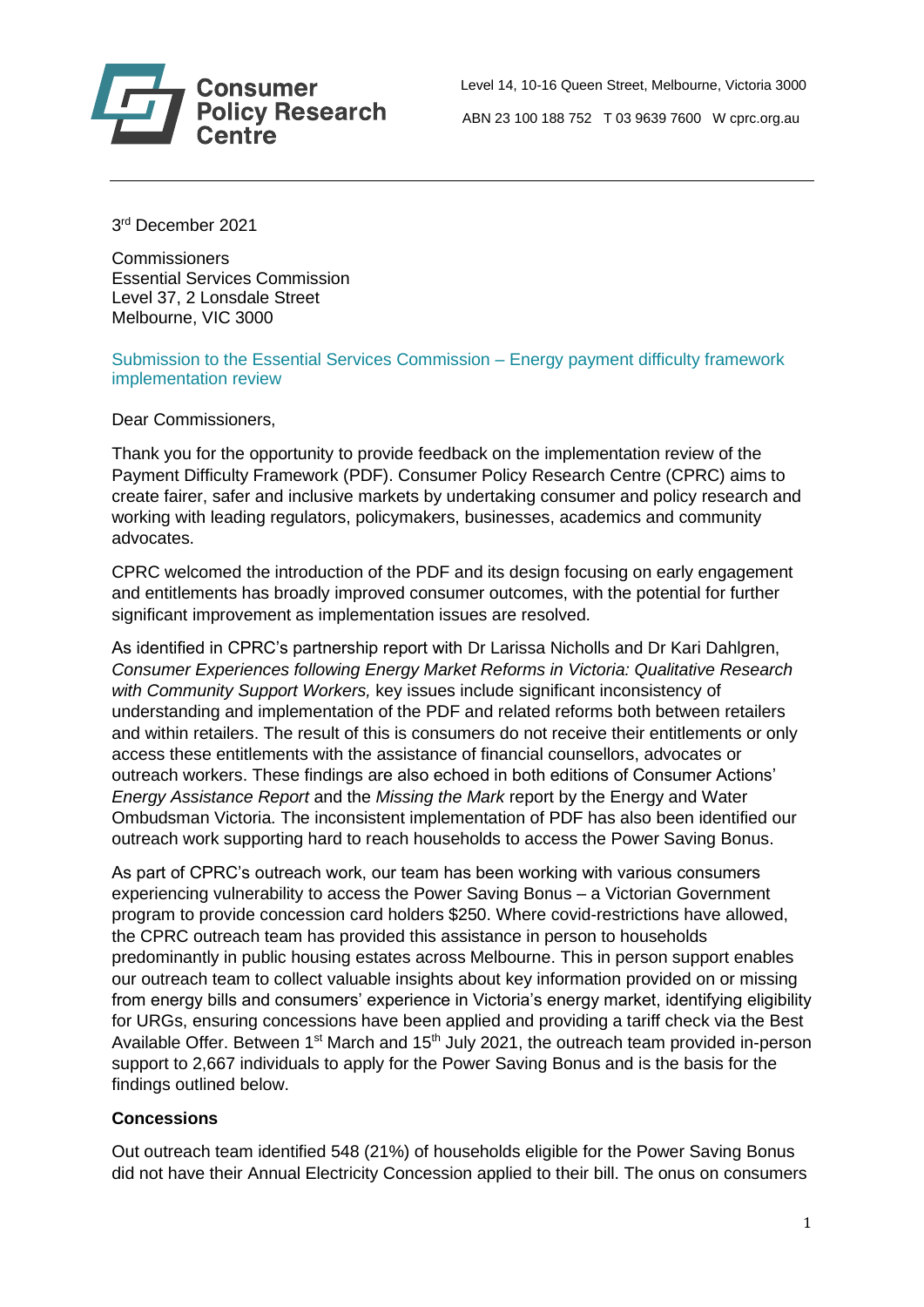to notify their retailer that concessions have fallen off their bill creates additional difficulties for consumers at risk of vulnerability – particularly those with limited English, literacy issues, difficulties reading font size on bills, and those facing digital exclusion as bills increasingly move online. This is also particularly problematic for individuals unaware that their concession card provides an entitlement to an Annual Electricity Concession. As outlined by Nicholls and Dahlgren, concessions are sometimes applied to an electricity bill but not a gas bill with the same provider.<sup>1</sup> Retailers must address concessions processes which are failing to provide consumers with the support they are eligible for. Failing this, the ESC can itself provide more detailed guidance to retailers to address this systemic failure.

Importantly, an effective concessions process can be automated by retailers, avoiding unnecessary burden for consumers experiencing vulnerabilities and ensuring bills are more affordable to avoid payment difficulty. Through engagement with various retailers, CPRC has identified one retailer Red Energy has implemented automatic update of concessions, without the need for an individual to flag a new concession card with their retailer. Red Energy seek a consent to conduct ongoing validation of someone's concession, and then run bulk monthly validations of concessions with Services Australia. Where a validation fails, Red Energy flag the account to follow up issues with the consumer. This effectively automates a process that otherwise creates an unnecessary administrative burden and improves affordability for consumers experiencing vulnerability.

# **Payment plans**

Broadly, the introduction of the PDF has helped to formalise the entitlement to a payment plan, which helps consumers and advocates acting on their behalf access support when contacting retailers. This has been particularly valuable in both ensuring consumers can access a payment plan and establishing a more affordable payment plan.

However, inconsistencies remain between and within retailers in the application of the entitlements around payment plans. Our outreach work has identified that retailers are setting up payment plans resulting in low-income concession card holders being overcharged through their fortnightly payment plan – reflecting poor payment plan design and little/no review mechanism to ensure payment plans are appropriate and actually match the ongoing cost of energy consumption and arrears. In one example, a consumer paid \$55 a fortnight when he only needed to pay \$28. This resulted in him being more than \$600 in credit. In another example, a consumer on a low income had accumulated over \$1,300 of credit on his account due to his fortnightly payment plan being set at more than double the rate required to cover his ongoing energy use costs.

**Recommendation 1**: Retailers engage in regular payment plan review to ensure consumers experiencing payment difficulty have appropriate payment plans.

**Recommendation 2**: The ESC engage in a periodic audit of payment plans.

# **Utility Relief Grants (URG)**

Data from the ESC indicates a growing number of consumers accessing URGs since the introduction of the PDF. This is a positive and welcome development. However, CPRC has also found numerous instances of individuals eligible for an URGs who have not been assisted by their retailer, again requiring the outreach team to help access this support. Of

<sup>1</sup> Consumer Policy Research Centre, 'Consumer experiences following energy market reforms in Victoria' (quarter 4 final report), interviews report for the Essential Services Commission, June 2021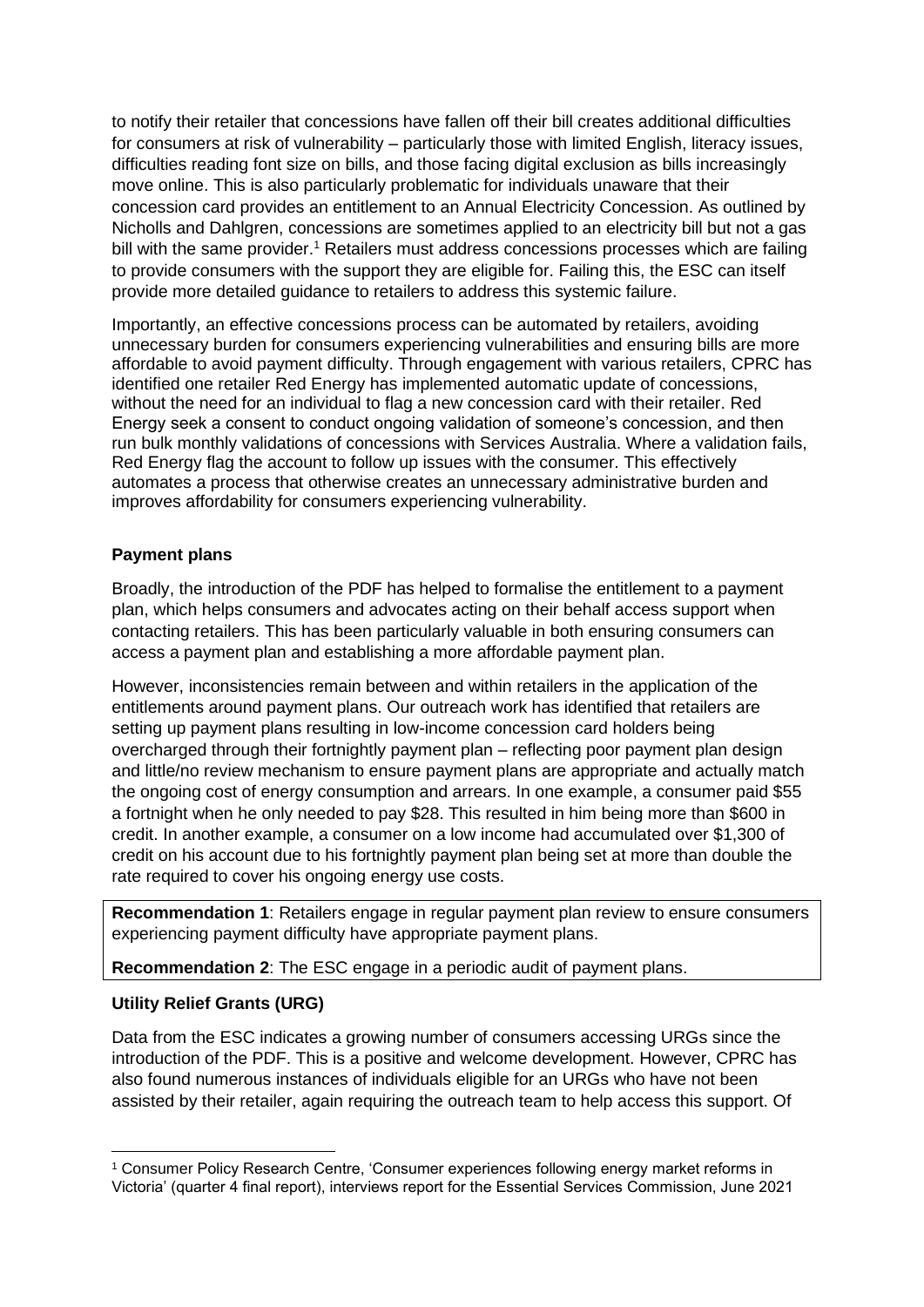those households eligible for the Power Saving Bonus, CPRC found 108 households eligible for an URG and assisted these individuals to access this support.

As identified by Nicholls and Dahlgren, there are significant inconsistencies within retailers around awareness of URGs and eligibility.<sup>2</sup> Some consumers have not been provided an URG by their retailer on the basis selective use of URGs criteria – demonstrating a poor understanding by retailers about the supports consumers are entitled to within retailers.

#### **Recommendation 3:** ESC audit retailer processes around providing URGs.

### **Tariff Review and Best Available Offer**

As identified in Nicholls and Dahlgren*,* retailers are broadly more proactive checking for a better tariff when assisting consumers experiencing vulnerability under the PDF. Again, this varies between retailers, with some call centres staff automatically checking for better offers as a matter of standard process - while others seem unaware of the Best Available Offer reforms<sup>3</sup>

While the Best Available Offer mechanism itself sits outside the PDF and a tariff review is only required for consumers with more severe payment difficulty, these are important mechanisms than can help avoid payment difficulty. Our outreach team found a substantial proportion of consumers not on the Best Available Offer, in some cases leaving hundreds of dollars on the table. Of the 2667 households our outreach team supported between 1 March and 15 July, 50% (1324) households were not on the Best Available Offer, with average dollar savings of \$167. Of those households where CPRC identified a Best Available Offer left on the table, 13% (175 households) were able to save in excess of \$300. CPRC identified six consumers living with disability – three of whom received the Excess Electricity Concession - who were on tariffs ranging from **\$355 to \$2863** above the Best Available Offer (see appendix 1). The outreach team reports that those households with significant Best Available Offer savings almost universally report *no* awareness of this mechanism. Part of the issue appears to be the ambiguous wording of the Best Available Offer bill notification.<sup>4</sup> This group of consumers – predominantly living in public housing towers – is also more likely to present with low literacy, or limited English, and low awareness of their entitlements. This highlights the importance of improving the diversity and range of communication methods to support consumers access these products.

Low trust in the energy sector also remains a barrier. Our outreach team report some consumers are reluctant to believe the Best Available Offer notification as genuine – and only after a conversation about the Victorian Government's reforms and ESC regulation that consumers are motivated to obtain the Best Available Offer, as displayed on their bill. Others remain unconvinced, even when advised they will stay with the same provider and the outreach team will assist with the switch to a better plan on the spot, one consumer responded "*no thanks, I'm happy with how it is love*". While these anecdotal examples do not reflect the experiences of the whole market, they point to the deeper lack of trust among some consumers and status quo bias.

<sup>4</sup> Ibid.



 $2$  Ibid., 6, 24.

<sup>3</sup> Ibid. 31-32.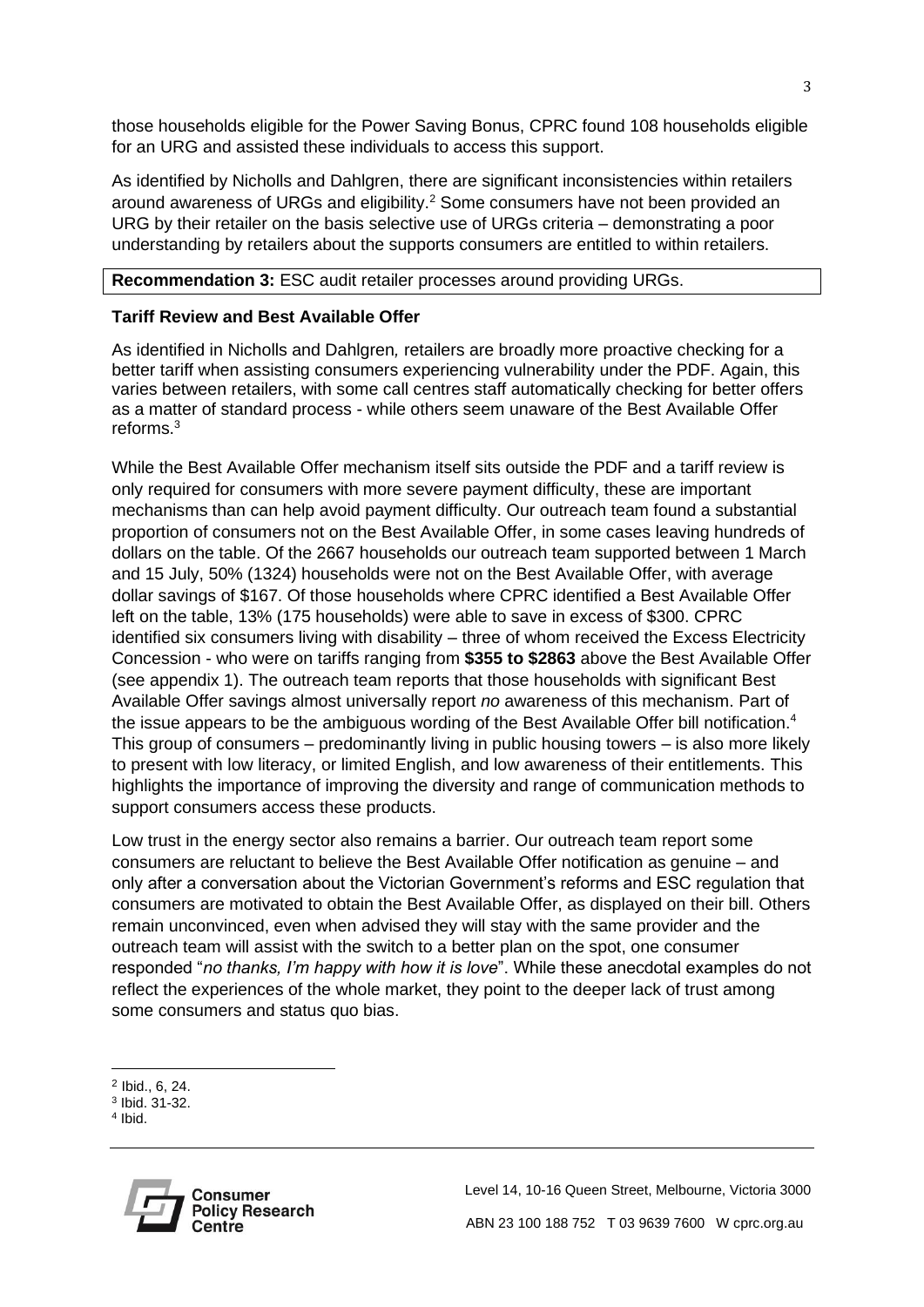Drawing on ECA's *Consumer Sentiment Survey,* Byrne and Martin find statistically significant evidence that lower income consumers are less likely to engage in search and switching behaviour.<sup>5</sup> Byrne and Martin point to evidence elsewhere 'implying lower-income households suffer disproportionately from behavioural biases'.<sup>6</sup> In our view, it may be more beneficial for retailers to switch low income consumers with concessions onto the Best Available Offer, regardless of whether they are in payment difficulty, in order to avoid accruing arears among those least able to pay.

The lack of tariff review among retailers is another issue raised by our outreach team, who continue to encounter examples of vastly inflated pay on time discounts on energy bills of consumers experiencing vulnerability. While these examples may be evergreen contracts struck before the introduction of the cap on pay-on-time-discounts, these tariffs are confusing for the consumers in vulnerability, and can result in bills well beyond the Victorian Default Offer if consumers miss a payment deadline. In just the last two weeks our outreach team has two significantly inflated pay-on-time-discounts – one of 43% off (\$0.4983p/kWh and standing charge of \$1.7193) and the other 35% off (\$0.3259 p/kWh and standing charge \$0.3259). Other issues identified by the outreach team include retailers overcharging consumers with concession cards, leaving them with a significant credit (figure 1).

#### **Case example 1**

In November 2021, CPRC supported a lady living in an over 55s public housing high rise in Brunswick to access the Victorian Government's \$250 Power Saving Bonus.

The lady is an aged pensioner and receives the Annual Electricity Concession applied to her bill. However, CPRC found that she was over \$1,000 in credit on her account and had a Best Available Offer notification on her bill of \$700.

Retailers could be automatically checking for accounts in significant credit, particularly where concessions are applied and notifying customers of both the Best Available Offer and reassessing payment plans.

The ESC's data indicates the proportion of consumers receiving tailored assistance and an energy concession who cannot afford ongoing use has remained largely unchanged at around 64% between March 2019 and June 2021. <sup>7</sup> Our research has demonstrated the lack of uptake of the Best Available Offer amongst vulnerable cohorts. Given this data highlights ongoing affordability issues, there may be benefit in introducing a default mechanism for vulnerable cohorts to ensure they receive the Best Available Offer.

**Recommendation 4:** ESC audit retailers tariff review processes. **Recommendation 5:** Retailers engage in periodic tariff review of all consumers with a concession card to ensure they are on an appropriate and comprehensible tariff. **Recommendation 6:** Retailers consider a mechanism to default vulnerable consumers to the Best Available Offer

Switching consumers to the Best Available Offer is also highly variable between retailers and between staff. One retailer – Tango - appears to have largely automated the process,

<sup>5</sup> David P Byrne Leslie A Martin, *Consumer Search and Income Inequality* (February 2, 2021). Available at SSRN:<https://ssrn.com/abstract=3773860> 6 Ibid.

<sup>7</sup> Essential Services Commission, *Victorian energy market report: 2020–21,* 29 November 2021, p 36, figure 12.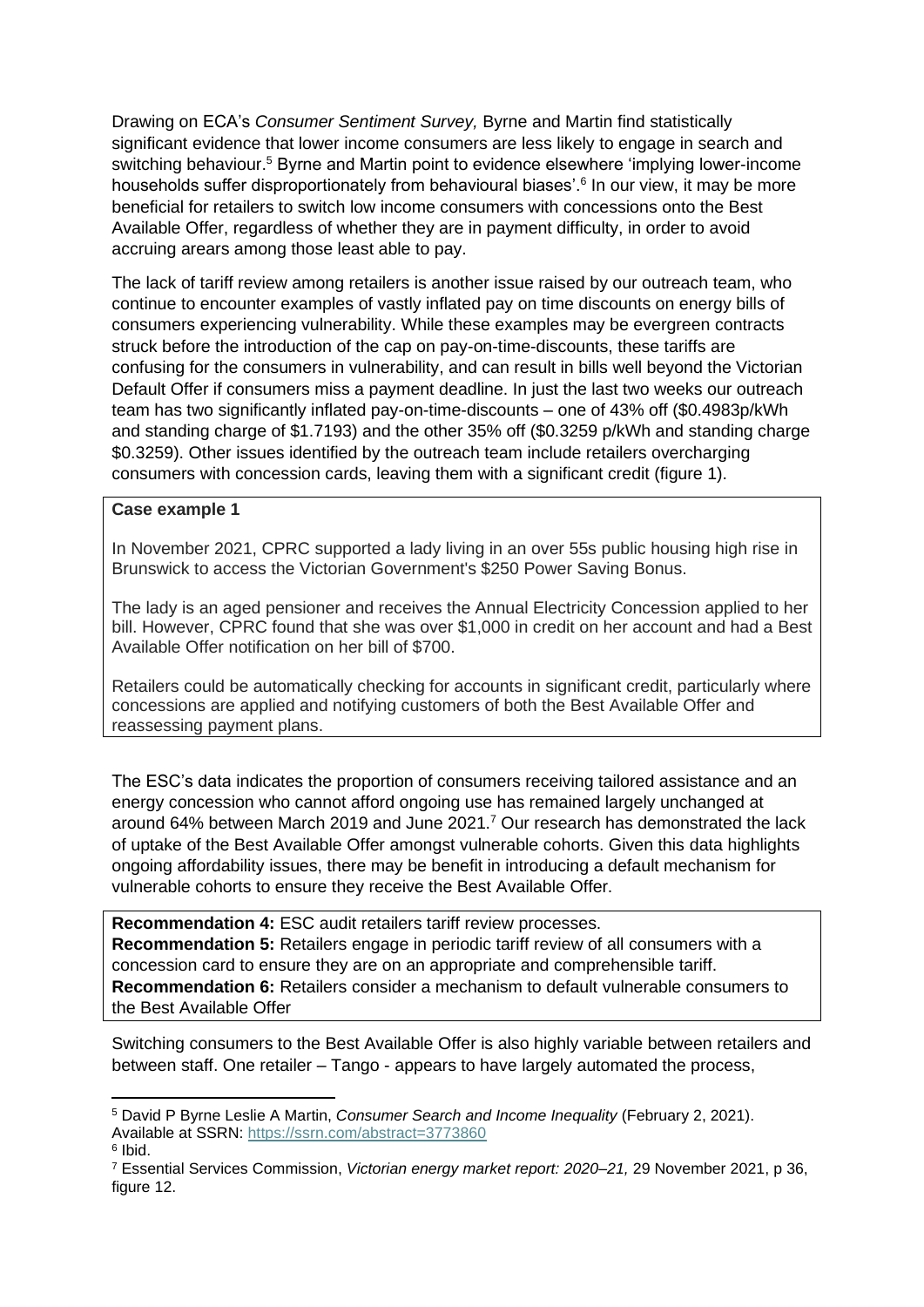reducing the effort involved and time required to less than 5 minutes. For other retailers, even with an advocate assisting a consumer it can take up to an hour – one retailer advised "call back another day, the guy that does that isn't here today". The outreach team have raised concerns that those clients who experience this hour long process to switch tariff within a retailer are unlikely try to do this themselves in the future because the process is so arduous even with the assistance of an advocate.

**Recommendation 7:** ESC consider auditing internal switching process or mandating retailer timeframes for making the switch once a customer has contacted and requested the shift to the Best Available Offer.

# **Proactive support, engaging consumers and disconnection**

The ESC has found more than half of customers disconnected were not receiving assistance in the six months leading up to disconnection. <sup>8</sup> Our own anecdotal experience points to continued low awareness of supports, low trust and engagement in the sector among consumers experiencing vulnerability. In our COVID19 *Victorian Energy Insights October* report for the ESC, we found of those who hadn't contacted their provided in the previous month (82% of our sample), a higher proportion of renters and consumers living with disability reported they either didn't think it was worth the effort, had too much going on, or weren't confident energy providers would assist them than other subgroups.<sup>9</sup>

The channel and framing of messages around available supports does matter. While we note the ESC has published data around number of reminder and disconnection notices, without further data around the attempts made by retailers to contact their customers by SMS, email or phone, and further analysis of the framing of these communications, it is difficult to draw meaningful conclusions about why such a large proportion of consumers didn't receive assistance before disconnection.

Retailers don't explicitly outline consumer entitlements in regular communications with consumers, instead prompting consumers to call their provider to access assistance or look up a hardship policy. In a sector with low trust and low awareness of available supports, consumers may avoid contacting providers because they are unaware of their entitlements. Information about PDF entitlements is not immediately available on the homepage of different retailers' websites – and evidence indicates more than one in ten Australians have a high digital exclusion score.<sup>10</sup>

**Recommendation 8:** ESC gather and publish anonymised data around different retailers 'best endeavours' attempts to contact consumers, to examine how entitlements are communicated to consumers – both in terms of supports available and how to access it.

Our outreach team has encountered examples of retailers issuing consumers with disconnection notices well under the minimum \$300 threshold. Our outreach team assisted a lady who received a disconnection warning notice with arrears of just \$133.

8 Ibid., 38.

<sup>10</sup> <https://www.digitalinclusionindex.org.au/key-findings-and-next-steps/>



<sup>9</sup> Consumer Policy Research Centre, *Victorian Energy Insights Report October 2020,* report for the ESC, 2020, 18.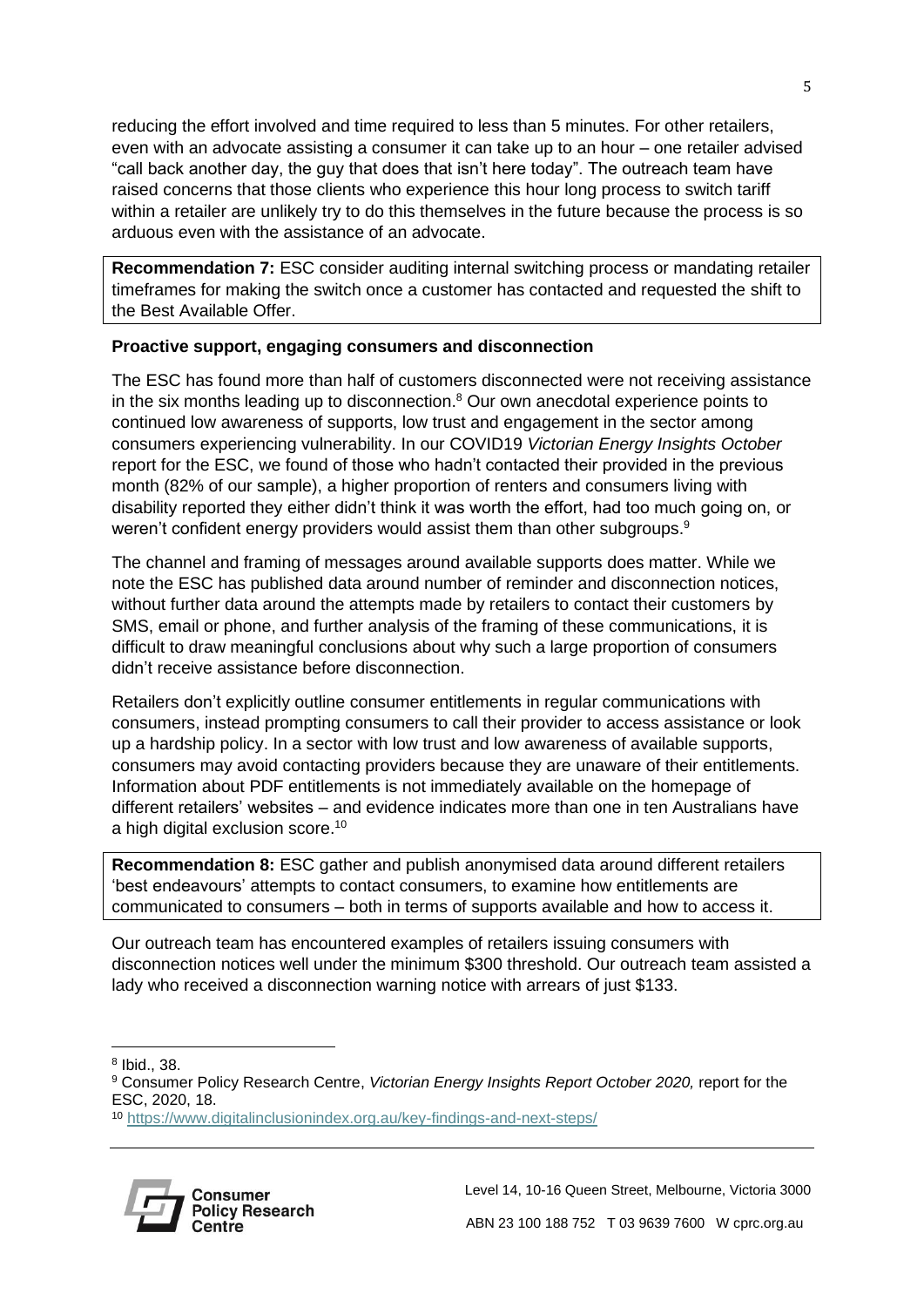**Recommendation 9:** ESC consider auditing retailers processes around disconnection

# **The need for consistent and coordinated communications and engagement with vulnerable consumers**

CPRC's Energy Simplified and Power Savings Bonus partnership with the Victorian Government which delivers outreach to culturally and linguistically diverse communities, seniors, and those living in public housing properties, has underscored this need for tailored approaches to education and consumer empowerment.

Information about PDF supports, and other government supports needs to be delivered by those with a strong working knowledge of the regulatory framework, as well as a demonstrated track record of engaging and supporting vulnerable energy consumers. Broadbased communications campaigns do not reach a significant proportion of those that most need energy support. This outreach has also enabled the sharing of insights into retailer behaviour back with the ESC and DELWP, enhancing market monitoring. The ongoing offagain, on-again nature of funding of these programs significantly reduces their effectiveness as networks and relationships are lost and then need to be reformed again, once outreach funding is provided again.

We would welcome an opportunity to discuss with the ESC the significant value of consistent outreach and research into the lived experiences of Victorian energy consumers to support the objectives of the PDF.

**Recommendation 10:** The ESC and DELWP co-fund and partner with community organisations who are skilled in delivering energy information and outreach activities to consumers experiencing vulnerability around Victoria.

# **Delivering the intent of the PDF**

We appreciate that the transition to the PDF is a complex process for businesses which may require significant system rebuilds to meet new obligations. We also note the disruption COVID19 may have created in implementing new systems.

However, our experience demonstrates widespread inconsistencies with the implementation of the framework, suggesting some retailers have not genuinely committed to delivering the objectives and intended objectives of the PDF. This is perhaps most clearly demonstrated by widespread instances of inconsistency both within and between retailers, as well as widespread evidence of consumers with concessions on high tariffs.

If you have any questions about this submission, please contact Ben Martin Hobbs, Senior Research and Policy Manager at [ben.martinhobbs@cprc.org.au.](mailto:ben.martinhobbs@cprc.org.au)

Bel

Lauren Solomon Chief Executive Officer **Consumer Policy Research Centre**